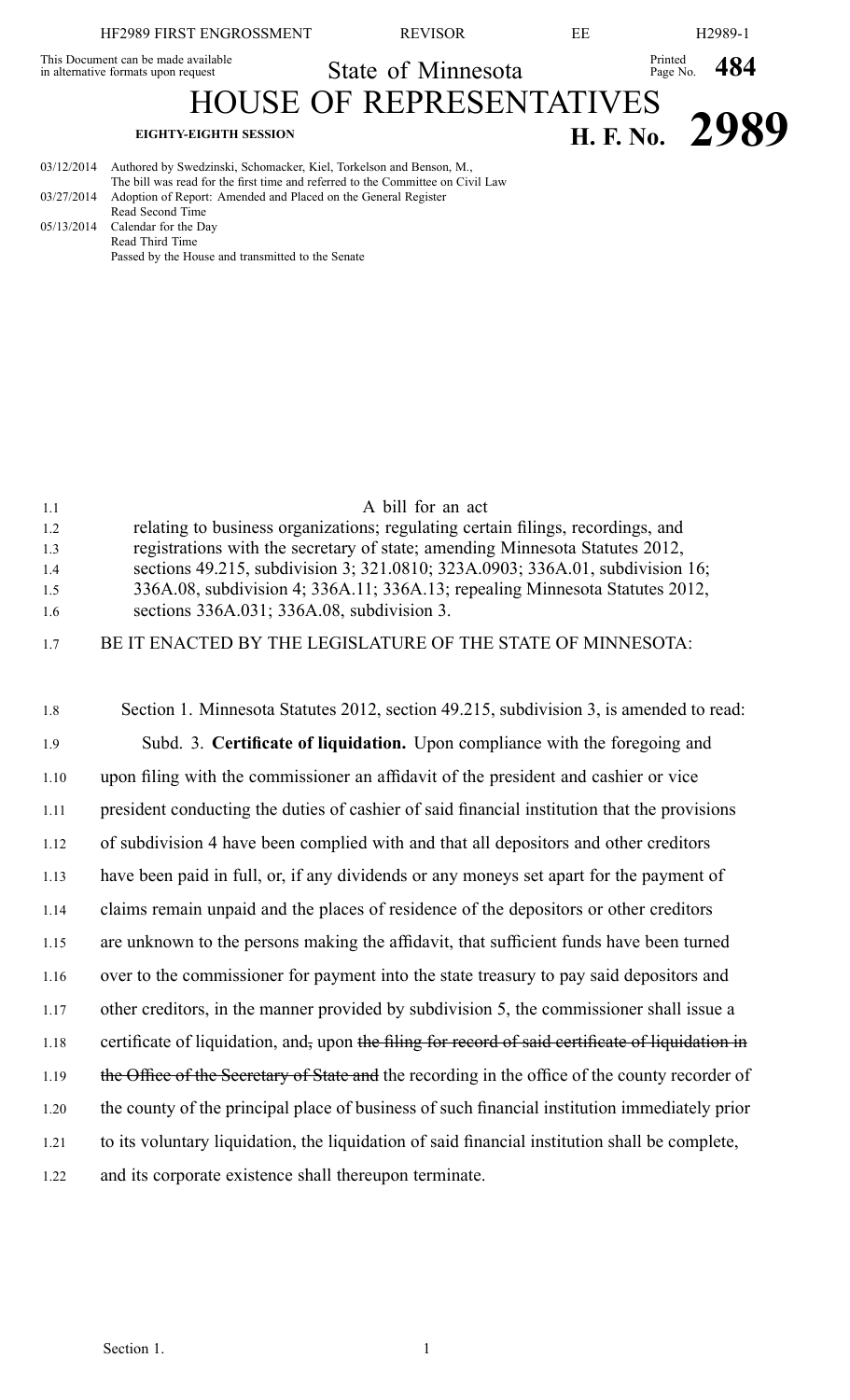| 2.1  | Sec. 2. Minnesota Statutes 2012, section 321.0810, is amended to read:                      |
|------|---------------------------------------------------------------------------------------------|
| 2.2  | 321.0810 REINSTATEMENT FOLLOWING ADMINISTRATIVE                                             |
| 2.3  | DISSOLUTION OR REVOCATION.                                                                  |
| 2.4  | (a) A limited partnership that has been administratively dissolved or a foreign             |
| 2.5  | limited partnership that has had its certificate of authority revoked may reinstate after   |
| 2.6  | the effective date of dissolution.                                                          |
| 2.7  | (1) To reinstate for failure to file the annual renewal, the annual renewal required by     |
| 2.8  | section 5.34 must be delivered to the secretary of state for filing with the reinstatement  |
| 2.9  | fee of \$25.                                                                                |
| 2.10 | (2) To reinstate for failure to appoint a registered agent after a prior registered agent   |
| 2.11 | has resigned pursuant to section 321.0116, subdivision 1, when the limited partnership      |
| 2.12 | has filed all previously required annual renewals, the limited partnership may appoint      |
| 2.13 | a new agent meeting the requirements of section 5.36 by filing with the secretary of        |
| 2.14 | state an appointment signed by one or more of the general partners at the time of the       |
| 2.15 | administrative dissolution.                                                                 |
| 2.16 | (3) To reinstate for both a failure to file the annual renewal and appoint a new            |
| 2.17 | registered agent following the resignation of the registered agent, the limited partnership |
| 2.18 | must comply with clauses $(1)$ and $(2)$ .                                                  |
| 2.19 | (b) If the secretary of state determines that an annual renewal contains the                |
| 2.20 | information required by subsection (a) and that the information is correct and is           |
| 2.21 | accompanied by the appropriate fee, the secretary of state shall file the renewal and       |
| 2.22 | reinstate the limited partnership or foreign limited partnership.                           |
| 2.23 | (c) When reinstatement becomes effective, it relates back to and takes effect as of the     |
| 2.24 | effective date of the administrative dissolution or revocation and the limited partnership  |
| 2.25 | may resume its activities as if the administrative dissolution or revocation had never      |
| 2.26 | occurred, except that for the purposes of section $321.0103(c)$ and (d) the reinstatement   |
| 2.27 | is effective only as of the date the reinstatement is filed.                                |
|      |                                                                                             |
| 2.28 | Sec. 3. Minnesota Statutes 2012, section 323A.0903, is amended to read:                     |
| 2.29 | 323A.0903 CONVERSION OF LIMITED PARTNERSHIP TO PARTNERSHIP.                                 |
| 2.30 | (a) A limited partnership may be converted to a partnership pursuant to this section.       |
| 2.31 | (b) Notwithstanding a provision to the contrary in a limited partnership agreement,         |
| 2.32 | the terms and conditions of a conversion of a limited partnership to a partnership must be  |
| 2.33 | approved by all of the partners.                                                            |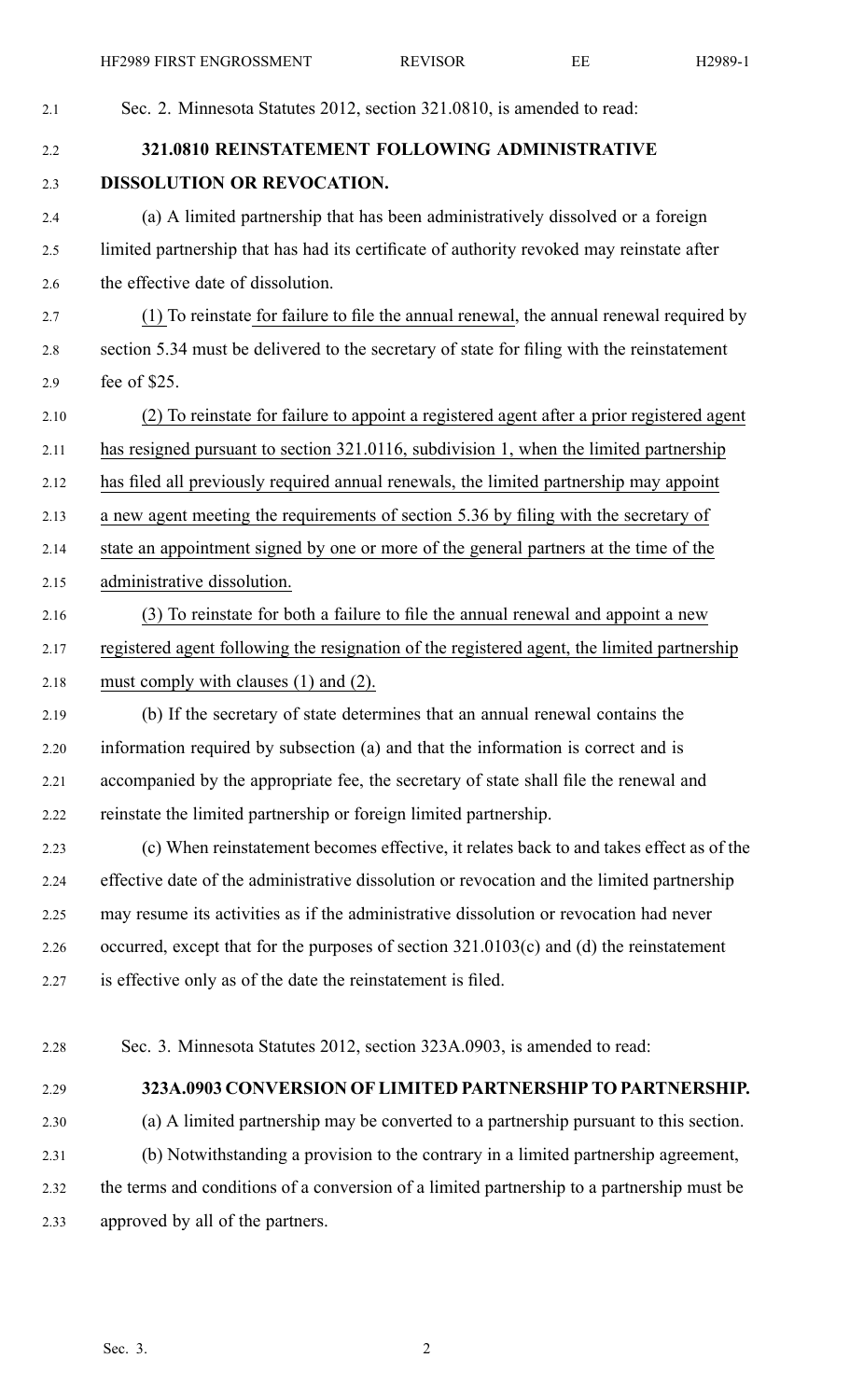- 3.1 (c) After the conversion is approved by the partners, the limited partnership shall 3.2 cancel its certificate of limited partnership file <sup>a</sup> statement of termination pursuan<sup>t</sup> to 3.3 section 321.0203 including <sup>a</sup> description of the conversion.
- 3.4 (d) The conversion takes effect when the certificate of limited partnership is canceled 3.5 statement of termination is effective.
- 3.6 (e) A limited partner who becomes <sup>a</sup> general partner as <sup>a</sup> result of the conversion 3.7 remains liable only as <sup>a</sup> limited partner for an obligation incurred by the limited 3.8 partnership before the conversion takes effect. Except as otherwise provided in section 3.9 323A.0306, the partner is liable as <sup>a</sup> general partner for an obligation of the partnership 3.10 incurred after the conversion takes effect.
- 3.11 Sec. 4. Minnesota Statutes 2012, section 336A.01, subdivision 16, is amended to read: 3.12 Subd. 16. **Monthly list.** "Monthly list" means information about debtors, secured 3.13 parties, lienholders, and farm products that is produced by the secretary of state and 3.14 distributed once <sup>a</sup> month in the form of master or partial master lists.
- 3.15 **EFFECTIVE DATE.** This section is effective upon certification by the secretary 3.16 of state that the United States Department of Agriculture, Grain Inspectors, Packers 3.17 & Stockyards Administration has approved the Minnesota central notification system 3.18 2014 proposal. The secretary of state shall notify the revisor of statutes when federal
- 3.19 certification is obtained.
- 3.20 Sec. 5. Minnesota Statutes 2012, section 336A.08, subdivision 4, is amended to read: 3.21 Subd. 4. **Distribution of master and partial lists.** (a) The secretary of state shall 3.22 maintain and distribute the information on the effective financing statement master list to 3.23 allow the buyer to sort:
- 3.24 (1) by farm product arranged alphabetically by debtor; and
- 3.25 (2) by farm product arranged numerically by the unique identifier assigned by the 3.26 secretary of state to, and associated with, the Social Security number or tax identification 3.27 number of the debtor.; and
- 3.28 (3) by county arranged alphabetically by debtor.
- 3.29 (b) The secretary of state shall maintain the information in the farm products
- 3.30 statutory lien master list by county arranged alphabetically by debtor Information in
- 3.31 the farm products statutory lien master list must be included in the effective financing
- 3.32 statement master list, subject to the sort options in paragraphs (a), clauses (1) and (3).
- 3.33 (c) The secretary of state shall distribute or make available the requested master and 3.34 partial master lists on a monthly basis to farm product dealers registered under section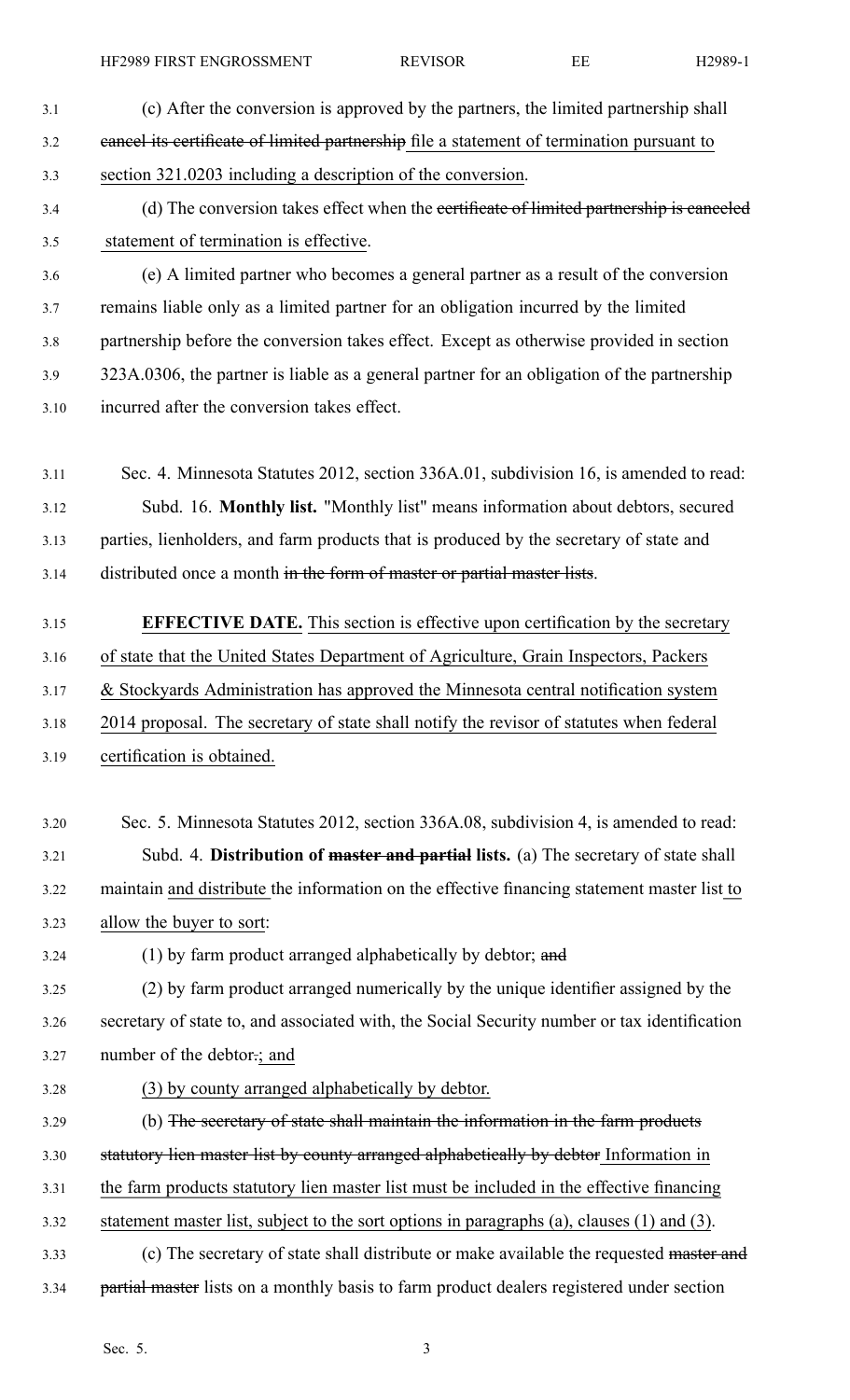- 4.1 336A.11. Lists will be distributed or made available on or before the tenth day of each 4.2 month or on the next business day thereafter if the tenth day is not <sup>a</sup> business day.
- 4.3 (d) The secretary of state shall make the master and partial master lists available as 4.4 written or printed paper documents and may make lists available in other forms or media, 4.5 including: in an electronically transmitted medium.
- 

4.6 (1) any electronically transmitted medium; or

4.7 (2) any form of digital media.

4.8 (e) There shall be no fee for partial or master lists distributed via an electronically 4.9 transmitted medium. The annual fee for any other form of digital media is \$200. The 4.10 annual fee for paper partial lists is \$250 and \$400 for paper master lists.

4.11 (f) A farm products dealer shall register pursuant to section 336A.11 by the last 4.12 business day of the month to receive the monthly lists requested by the farm products 4.13 dealer for that month starting with the lists created in the month following the month 4.14 in which registration takes place.

4.15 (g) If <sup>a</sup> registered farm products dealer receives <sup>a</sup> monthly list that cannot be read or 4.16 is incomplete, the farm products dealer must immediately inform the secretary of state 4.17 by telephone or e-mail of the problem. The registered farm products dealer shall confirm 4.18 the existence of the problem by writing to the secretary of state. The secretary of state 4.19 shall provide the registered farm products dealer with new monthly lists in the medium 4.20 chosen by the registered farm products dealer no later than five business days after receipt 4.21 of the oral notice from the registered farm products dealer. A registered farm products 4.22 dealer is not considered to have received notice of the information on the monthly lists 4.23 until the duplicate list is received from the secretary of state or until five days have passed 4.24 since the duplicate lists were deposited in the mail or delivered electronically by the 4.25 secretary of state, whichever comes first.

4.26 (h) On receipt of <sup>a</sup> written notice pursuan<sup>t</sup> to section 336A.13, the secretary of state 4.27 shall duplicate the monthly lists requested by the registered farm products dealer. The 4.28 duplicate monthly lists must be sent deposited in the mail or delivered electronically to the 4.29 registered farm products dealer no later than five business days after receipt of the written 4.30 notice from the registered farm products dealer.

4.31 (i) A registered farm products dealer may reques<sup>t</sup> monthly lists in one medium 4.32 per registration.

4.33 (j) Registered farm products dealers must have renewed renew their registration 4.34 before the first day of July each year on or before the 12-month anniversary of their 4.35 registration or subsequent 12-month anniversaries. Failure to send in the registration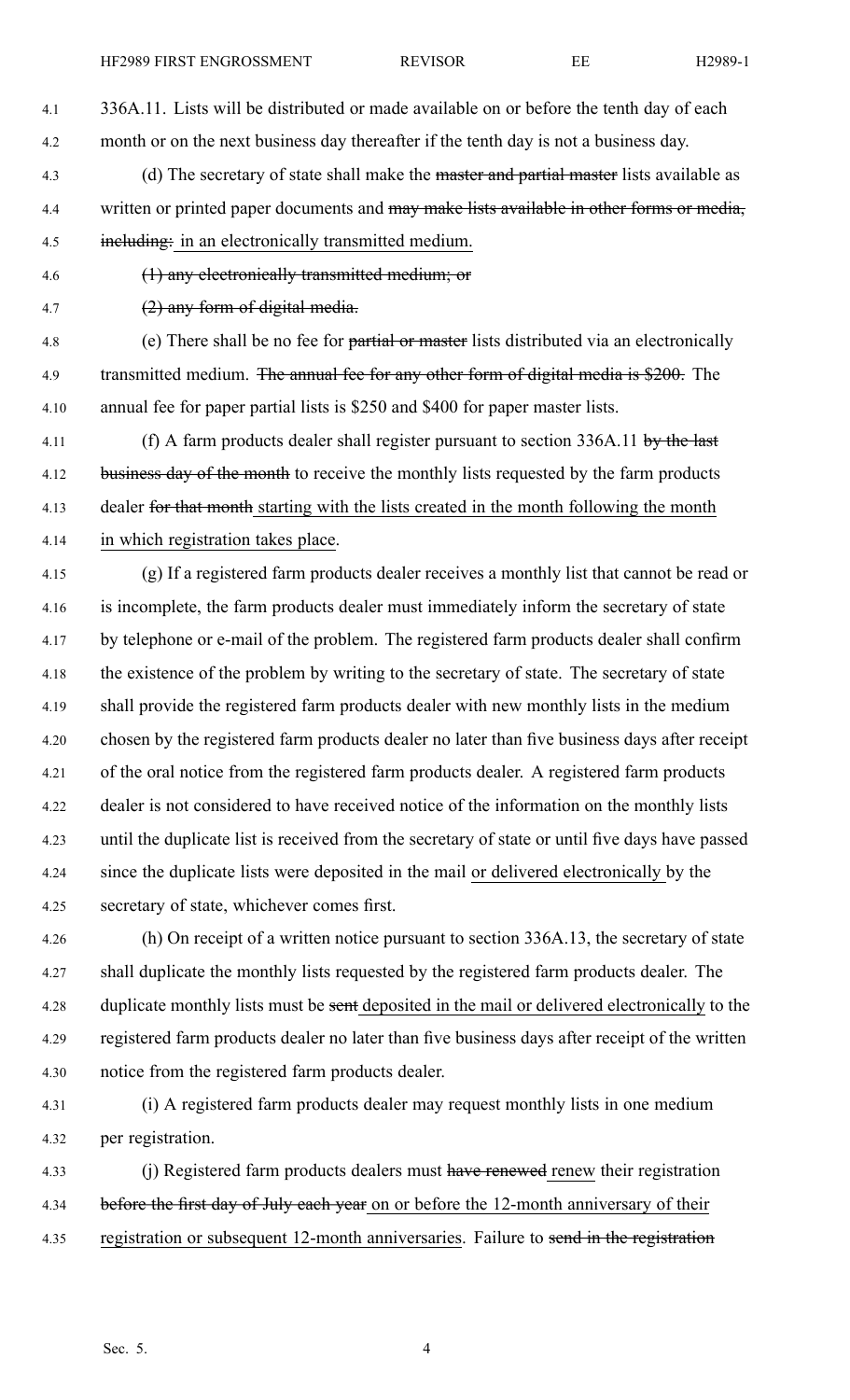- 5.1 before that date renew will result in the farm products dealer not receiving the requested 5.2 monthly lists.
- 5.3 (k) Registered farm products dealers choosing to obtain monthly lists via an 5.4 electronically transmitted medium or in any form of digital media may choose to receive 5.5 will receive all of the information for the monthly lists requested the first month and then 5.6 only additions and deletions to the database for the remaining 11 months of the year. 5.7 Following the first year of registration, the registered farm products dealer may choose to 5.8 continue to receive one copy of the full monthly list at the beginning of each year or may 5.9 choose to receive only additions and deletions. New registrants shall receive monthly lists 5.10 starting with the list created in the month following registration.

### 5.11 **EFFECTIVE DATE.** This section is effective upon certification by the secretary

5.12 of state that the United States Department of Agriculture, Grain Inspectors, Packers

5.13 & Stockyards Administration has approved the Minnesota central notification system

- 5.14 2014 proposal. The secretary of state shall notify the revisor of statutes when federal
- 5.15 certification is obtained.

5.16 Sec. 6. Minnesota Statutes 2012, section 336A.11, is amended to read:

### 5.17 **336A.11 REGISTRATION OF FARM PRODUCT DEALERS.**

5.18 Subdivision 1. **Requirements.** Farm product dealers may register with the secretary 5.19 of state to receive master lists of notices of security interests in farm products or farm 5.20 products statutory liens. Registration must be made on an annual calendar year basis for a 5.21 12-month period. A registration is not complete until the online registration form or format 5.22 process is properly completed and received by the secretary of state and accompanied by 5.23 the registration fee. Registration entitles a farm product dealer to receive lists for those 5.24 farm products specified by the registrant at the time of registration.

5.25 Subd. 2. **Registration forms or format.** The secretary of state shall make 5.26 registration forms or format available to farm product dealers. The registration form or 5.27 format must include provisions for the name and address of the farm product dealer, 5.28 including the e-mail address for list delivery, and a request for the master or partial master 5.29 lists, and the medium on which the farm product dealer desires to receive the master list. 5.30 Subd. 3. **Registration fee.** The annual registration fee for farm product dealers is 5.31 \$25. 5.32 Subd. 4. **Record of registered farm product dealers.** The secretary of state shall

5.33 maintain a record of the registered farm product dealers and the lists and contents of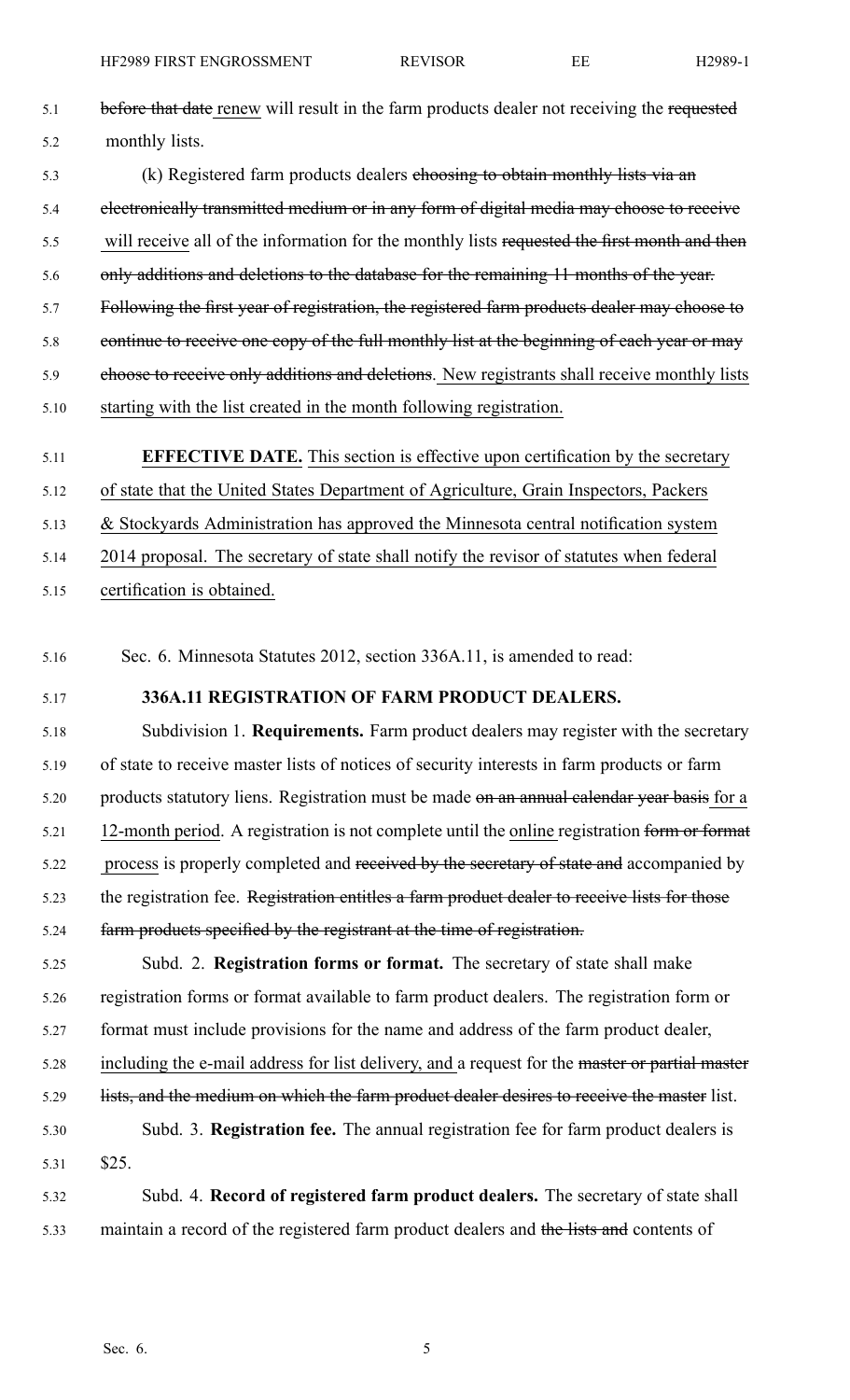6.1 the lists received by the registered farm product dealers for <sup>a</sup> period of five years after 6.2 the lists are distributed.

## 6.3 **EFFECTIVE DATE.** This section is effective upon certification by the secretary

- 6.4 of state that the United States Department of Agriculture, Grain Inspectors, Packers
- 6.5 & Stockyards Administration has approved the Minnesota central notification system
- 6.6 2014 proposal. The secretary of state shall notify the revisor of statutes when federal
- 6.7 certification is obtained.
- 6.8 Sec. 7. Minnesota Statutes 2012, section 336A.13, is amended to read:
- 

## 6.9 **336A.13 RECEIPT OF WRITTEN NOTICE.**

6.10 For purposes of United States Code, title 7, section 1631, and this chapter, receipt 6.11 of written notice means the date the notice is actually received by <sup>a</sup> farm product dealer 6.12 or the first date that delivery is attempted by a carrier. A farm product dealer must act in 6.13 good faith. For <sup>a</sup> mailed notice, <sup>a</sup> farm product dealer is presumed to have received the 6.14 notice by five business days after it was mailed unless by ten days after it was mailed the 6.15 farm product dealer notifies the secretary of state in writing that it has not received the 6.16 notice by that time. For <sup>a</sup> notice provided by electronic transmission or posting, <sup>a</sup> farm 6.17 product dealer is presumed to have received the notice five business days after the list 6.18 required to be distributed or made available by section 336A.08, subdivision 4, is posted 6.19 on an electronic network or site accessible via the Internet, mobile application, computer, 6.20 mobile device, tablet, or other electronic device, together with <sup>a</sup> separate notice of posting, 6.21 which is provided by the secretary of state by electronic mail to the address at which the 6.22 farm product dealer has consented to receive notice of posting. 6.23 **EFFECTIVE DATE.** This section is effective upon certification by the secretary

- 6.24 of state that the United States Department of Agriculture, Grain Inspections, Packers
- 6.25 and Stockyards Administration has approved the Minnesota central notification system
- 6.26 2014 proposal. The secretary of state shall notify the revisor of statutes when federal
- 6.27 certification is obtained.
- 6.28 Sec. 8. **REPEALER.**
- 6.29 Minnesota Statutes 2012, sections 336A.031; and 336A.08, subdivision 3, are 6.30 repealed.